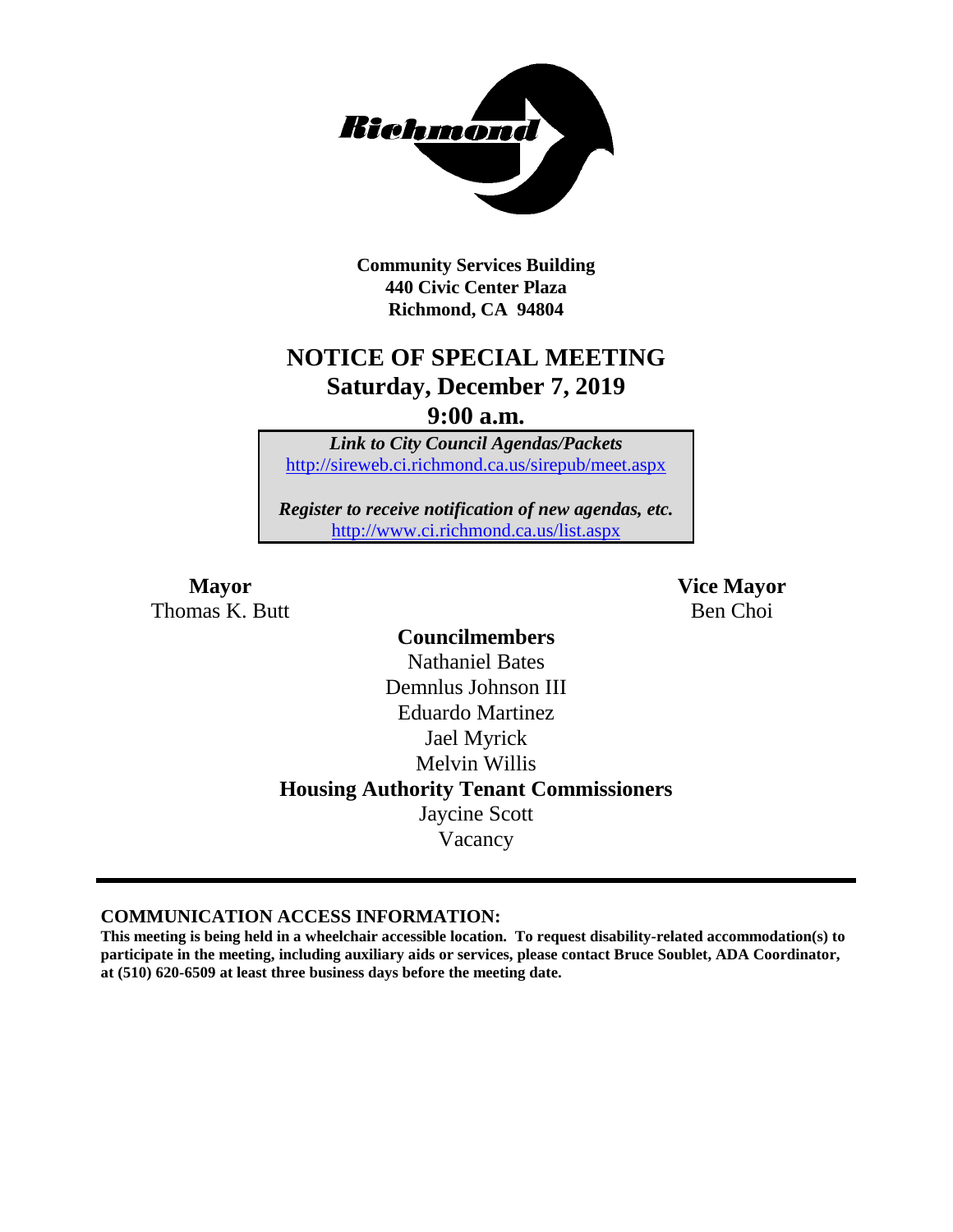# **MEETING PROCEDURES**

The City of Richmond encourages community participation at its City Council meetings and has established procedures that are intended to accommodate public input in a timely and time-sensitive way. As a courtesy to all members of the public who wish to participate in City Council meetings, please observe the following procedures:

**PUBLIC COMMENT ON AGENDA ITEMS:** Anyone who desires to address the City Council on items appearing on the agenda must complete and file a pink speaker's card with the City Clerk **prior** to the City Council's consideration of the item. Once the City Clerk has announced the item, no person shall be permitted to speak on the item other than those persons who have submitted their names to the City Clerk. Your name will be called when the item is announced for discussion. **Each speaker will be allowed up to TWO (2) MINUTES to address the City Council on NON-PUBLIC HEARING items listed on the agenda. Speakers are allowed up to THREE (3) minutes on PUBLIC HEARING items.**

#### **SPEAKERS ARE REQUESTED TO OCCUPY THE RESERVED SEATS IN THE FRONT ROW BEHIND THE SPEAKER'S PODIUM AS THEIR NAME IS ANNOUNCED BY THE CITY CLERK.**

**CONDUCT AT MEETINGS:** Richmond City Council meetings are limited public forums during which the City strives to provide an open, safe atmosphere and promote robust public debate. Members of the public, however, must comply with state law, as well as the City's laws and procedures and may not actually disrupt the orderly conduct of these meetings. The public, for example, may not shout or use amplifying devices, must submit comment cards and speak during their allotted time, may not create a physical disturbance, may not speak on matters unrelated to issues within the jurisdiction of the City Council or the agenda item at hand, and may not cause immediate threats to public safety.

**CITY HARASSMENT POLICY:** The City invites public comment and critique about its operations, including comment about the performance of its public officials and employees, at the public meetings of the City Council and boards and commissions. However, discriminatory or harassing comments about or in the presence of City employees, even comments by third parties, may create a hostile work environment, if severe or pervasive. The City prohibits harassment against an applicant, employee, or contractor on the basis of race, religious creed, color, national origin, ancestry, physical disability, medical condition, mental disability, marital status, sex (including pregnancy, childbirth, and related medical conditions), sexual orientation, gender identity, age or veteran status, or any other characteristic protected by federal, state or local law. In order to acknowledge the public's right to comment on City operations at public meetings, which could include comments that violate the City's harassment policy if such comments do not cause an actual disruption under the Council Rules and Procedures, while taking reasonable steps to protect City employees from discrimination and harassment, City Boards and Commissions shall adhere to the following procedures. If any person makes a harassing remark at a public meeting that violates the above City policy prohibiting harassment, the presiding officer of the meeting may, at the conclusion of the speaker's remarks and allotted time: (a) remind the public that the City's Policy Regarding Harassment of its Employees is contained in the written posted agenda; and (b) state that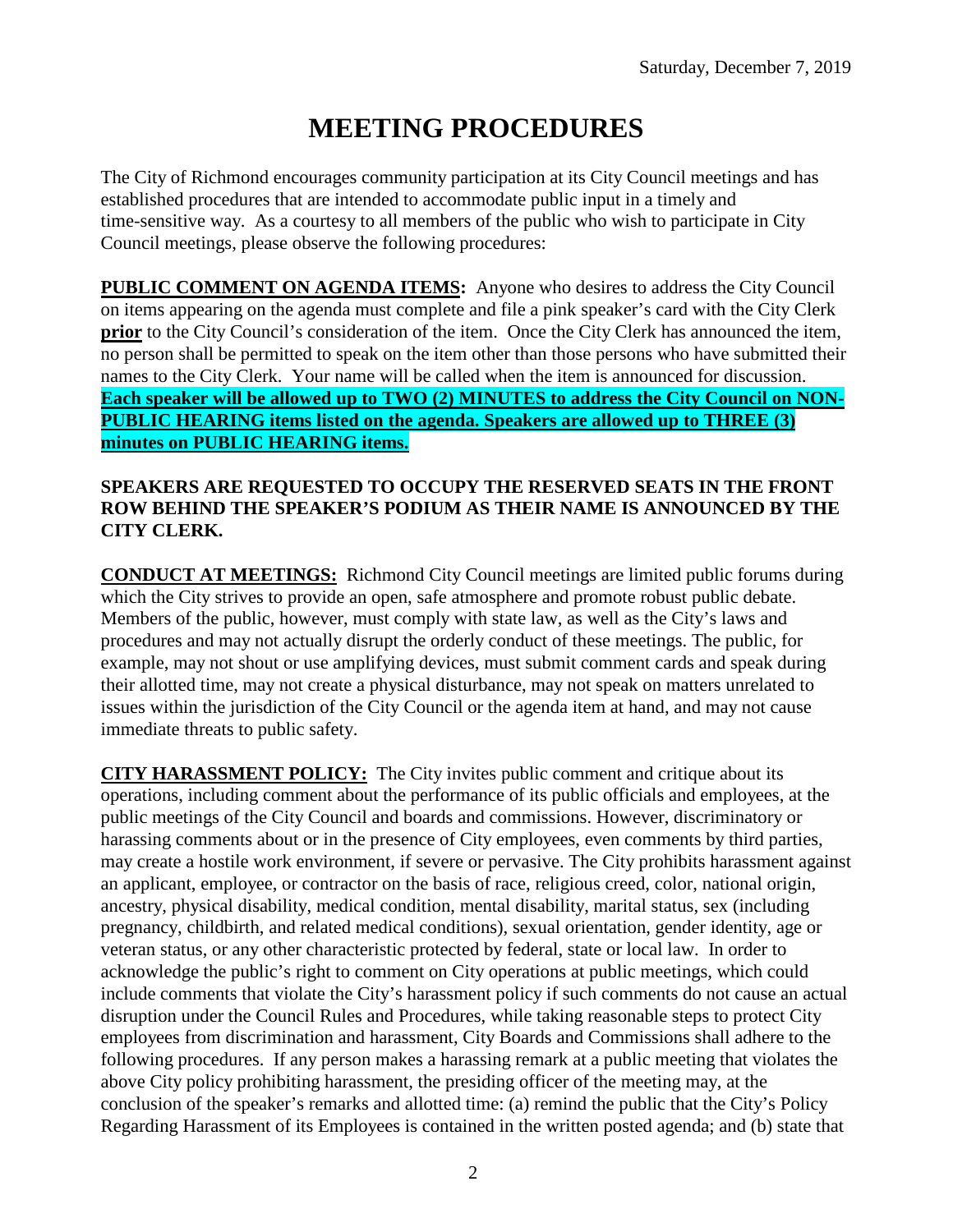#### Saturday, December 7, 2019

comments in violation of City policy are not condoned by the City and will play no role in City decisions. If any person makes a harassing remark at a public meeting that violates the above City policy, any City employee in the room who is offended by remarks violating the City's policy is excused from attendance at the meeting. No City employee is compelled to remain in attendance where it appears likely that speakers will make further harassing comments. If an employee leaves a City meeting for this reason, the presiding officer may send a designee to notify any offended employee who has left the meeting when those comments are likely concluded so that the employee may return to the meeting. The presiding officer may remind an employee or any council or board or commission member that he or she may leave the meeting if a remark violating the City's harassment policy is made. These procedures supplement the Council Rules and Procedures relating to disruption of orderly conduct at Council meetings.

Any law enforcement officer on duty or whose service is commanded by the presiding officer shall be Sergeant-at-Arms of the Council meetings. He/she, or they, shall carry out all orders and instructions given by the presiding officer for the purpose of maintaining order and decorum at the Council meetings (City Council Rules of Procedure and Order Section III F, RMC Section  $2.12.030$ ).